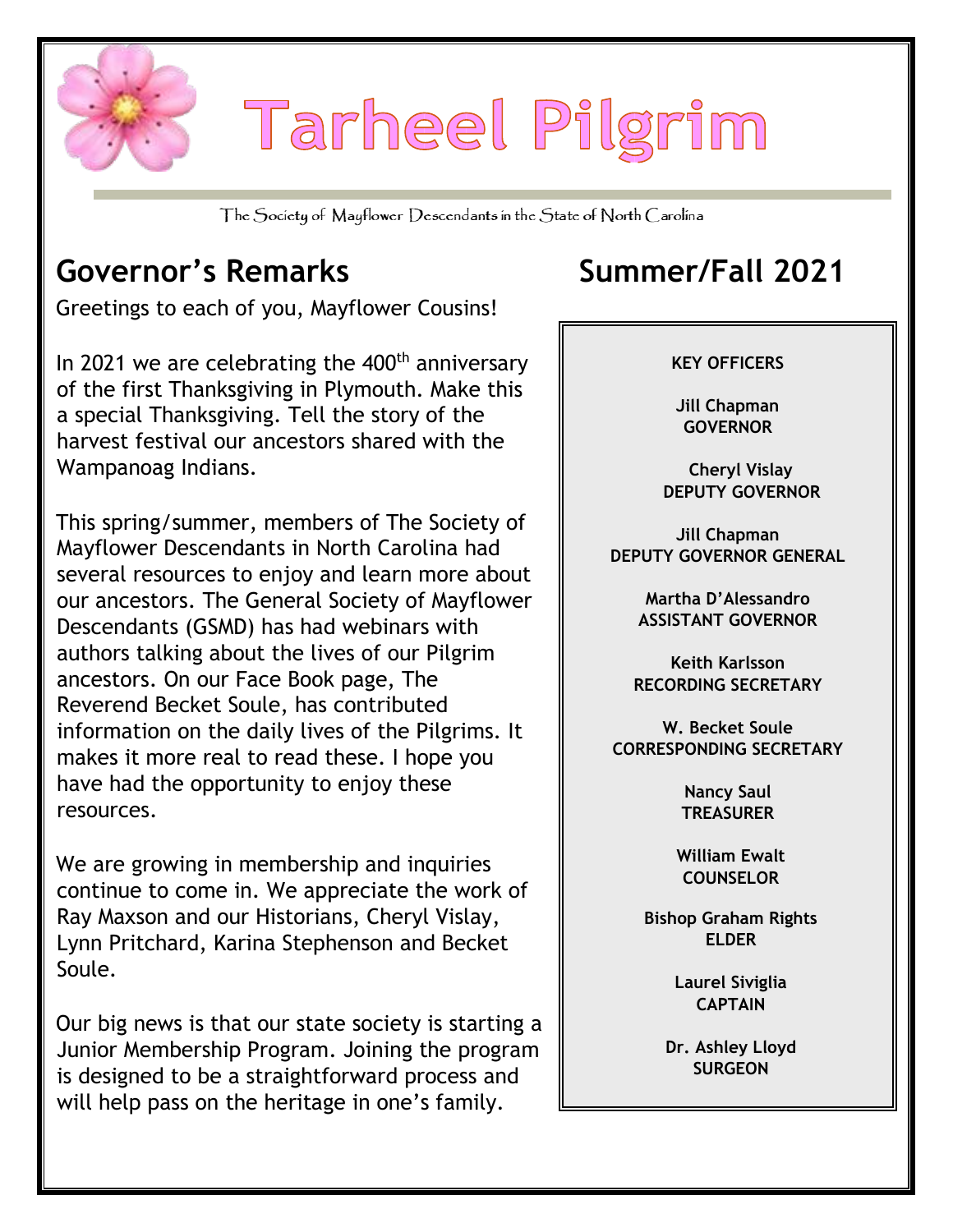### The Tar Heel Pilgrim **Page 2**

Cheryl Vislay has included information on joining in the newsletter. We hope you will enroll your children, grandchildren, nieces and nephews.

The Board of Assistants (BOA) is looking into having a Virtual Colony. The Reverend Soule would be the Colony Governor and will arrange virtual, on-line meetings. This will offer an opportunity to those members who cannot attend in- person meetings or may be out of town at that day. We value our in -person meetings to get acquainted with cousins and those who share an interest in history. This is not to replace the inperson meetings.

In early September, the General Board of Assistants Meeting (GBOA) will be held in Plymouth, MA. We have eight members attending. Each member society may have a Deputy Governor General (DGG) and an Assistant General (AG). This officer and Martha D'Alessandro will be representing our North Carolina Society there. We are looking forward to our annual state meeting on Friday and Saturday, November 5-6, 2021. The event will be held at the Doubletree Hotel in Charlotte. We thank Charlotte Colony Governor, Courtney Layne, and colony members for their preparations for this special event.

We are honored to have Governor General Jane Hurt of GSMD attending. She will give a program at our Saturday luncheon. More information is in this newsletter.

This is our time to greet new members and hear the latest from the GBOA in September. Mark your calendars and come join us in Charlotte!

I look forward to seeing you at our annual meeting.

Best regards, Jill S. Chapman Governor SMDNC  $DG<sub>G</sub>$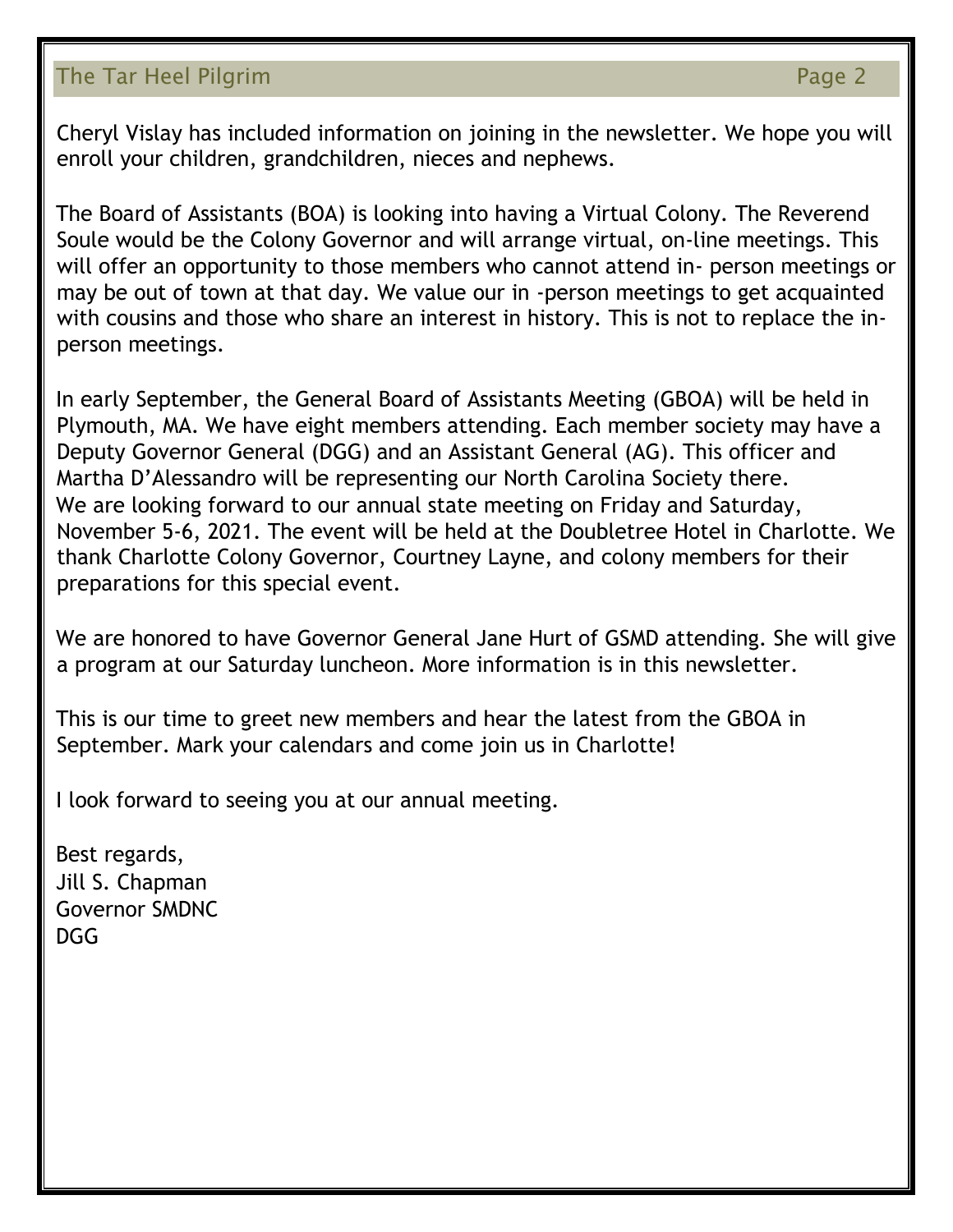### The Tar Heel Pilgrim **Page 3**

## **North Carolina Society's Webpage**

We invite you to look there for upcoming events, all newsletters, listing of officers, a roster of members, history of our society and much more. The website is located at http://www.mayflowernc.org

## **Facebook**

Please visit our newly created FACEBOOK Page, "Society of Mayflower Descendants in the State of North Carolina.". Please feel free to visit and add content.

## **Tarheel Pilgrim**

Editor's note: Do you have an ancestors' sketch you would like to share, interesting Mayflower history, news in your colony or 400th Anniversary Events being planned? Please feel free to share, next issue – Winter/ Spring is being planned for February 2022. Also, an emailed version is emailed to all members with an email address. If you want to get the emailed version, please pass along your email address. Editor - Grant Mark Peterson 105 Hardaway Court Cary, NC 27513 grant.mark.peterson@gmail.com 919-271-3324

## **Necrology**

*O God, whose mercies cannot be numbered, accept our prayers on behalf of the Pilgrim servants departed, and grant them entrance into the land of light and joy, in the fellowship of thy saints. Amen*

| William D. | Albright | 48658 | 1237 | 22-Mar-21  |
|------------|----------|-------|------|------------|
| Walter M.  | Spaeth   | 40655 | 1031 | 31-Mar-21  |
| Penelope   | Easton   | 60355 | 1518 | 12-Nov -20 |
|            |          |       |      |            |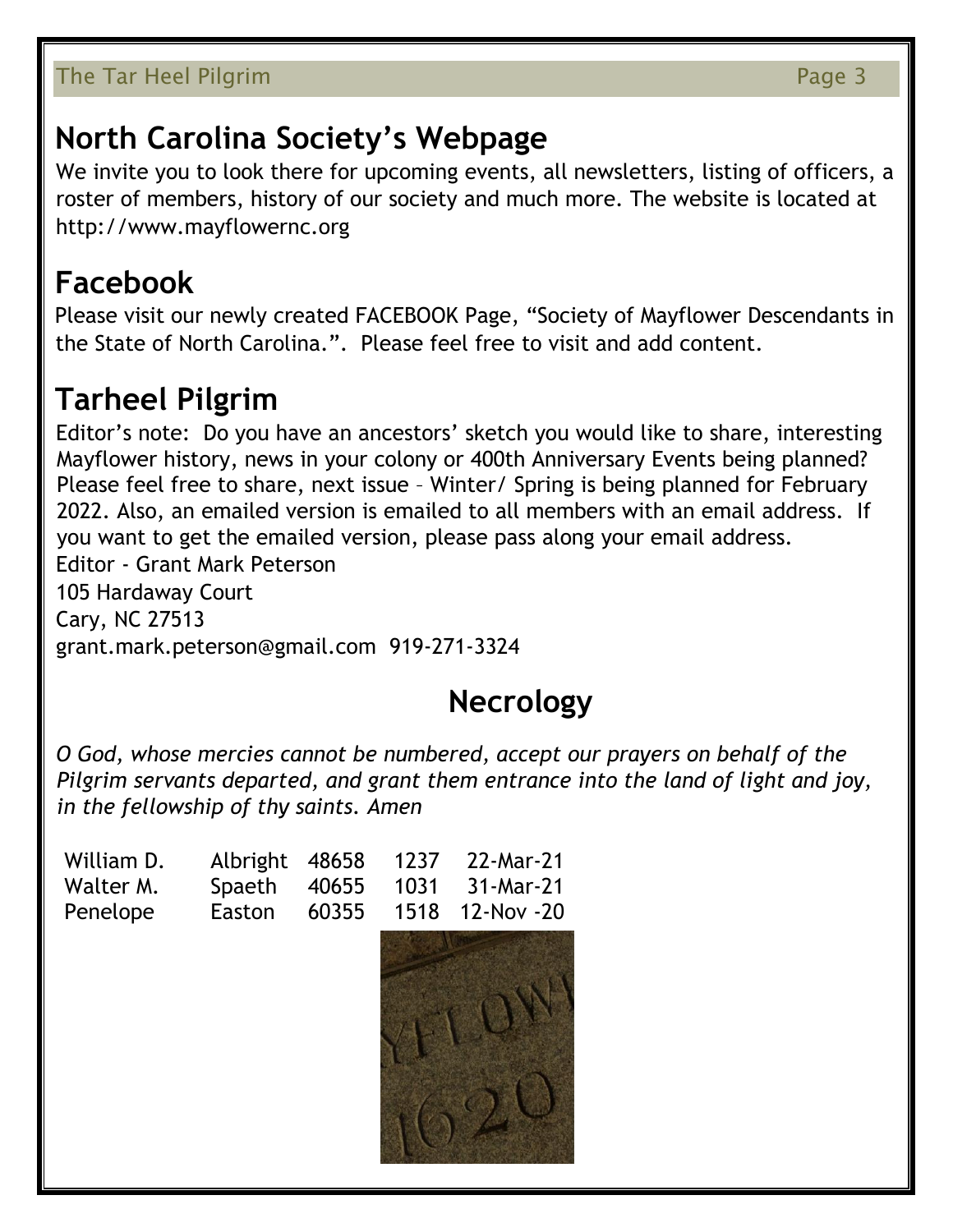### The Tar Heel Pilgrim **Page 4** and the Tar Page 4

## **New Members -The North Carolina Society is pleased to welcome eighteen new members:**

| <b>New Members Since Last Newsletter</b> |     |                                                      |                   |                         |                  |                         |                    |
|------------------------------------------|-----|------------------------------------------------------|-------------------|-------------------------|------------------|-------------------------|--------------------|
| NC#                                      | GS# | Name                                                 | Colony            | City                    | Ancestor         | Membership Date Elected |                    |
|                                          |     |                                                      |                   |                         | Edward           |                         |                    |
| 2186                                     |     | 99329 David Calvin Jackson                           | Central           | Cary                    | Fuller           | Regular                 | 12-Jan-21          |
| 2187                                     |     | 99442 Donna Grandy Sims                              |                   | Piedmont Kernersville   | <b>Brewster</b>  | Regular                 | 2-Feb-21           |
| 2188                                     |     | 99443 Julia Christine Sims                           |                   | Piedmont Kernersville   | Brewster Regular |                         | $2-Feb-21$         |
| 2189                                     |     | 99475 Jean Marie Thom                                | Central           | Apex                    | E Fuller         | Regular                 | 5-Feb-21           |
|                                          |     |                                                      |                   |                         | John             |                         |                    |
| 2190                                     |     | 99496 Mary-Ruth Odessa Duquette                      |                   | Piedmont Lexington      | Alden            | Regular                 | 12-Feb-21          |
|                                          |     |                                                      |                   |                         | Isaac            |                         |                    |
| 2191                                     |     | 99635 John Parkhurst Love                            | Charlotte         | Catawba                 | Allerton         | Regular                 | 5-Mar-21           |
|                                          |     |                                                      |                   |                         | George           |                         |                    |
| 2192                                     |     | 99711 Erica Megumi Ham                               | Charlotte         | Charlotte               | Soule            | Regular                 |                    |
|                                          |     |                                                      |                   |                         | John             |                         | 16-Mar-21          |
|                                          |     |                                                      |                   |                         |                  |                         |                    |
| 2193                                     |     | 99758 Carrie Stoshak Field                           | Central           | Durham                  | Alden            | Regular                 | 23-Mar-21          |
|                                          |     |                                                      |                   |                         | John             |                         |                    |
| 2194                                     |     | 99759 Peyton Bobbitt Field Jr.                       | Central           | Boydton                 | Alden            | Regular                 | 23-Mar-21          |
|                                          |     |                                                      |                   |                         | William          |                         |                    |
| 2195                                     |     | 99803 Donald Chester Straffin                        |                   | Piedmont Greensboro     | Brewster Regular |                         | 30-Mar-21          |
|                                          |     |                                                      |                   |                         | John             |                         |                    |
| 2196                                     |     | 99870 Robert Morgan McLean                           | Western           | Weaverville             | Howland          | Regular                 | 13-Apr-21          |
|                                          |     |                                                      |                   |                         | John             |                         |                    |
| 2197                                     |     | 99889 Nancy Liesa (Smith) Wells                      | Central           | Mebane                  | Alden            | Regular                 | 16-Apr-21          |
|                                          |     |                                                      |                   |                         | Richard          |                         |                    |
| 2198                                     |     | 99902 Cristin Clark Gregory                          | Charlotte         | Huntersville            | Warren           | Regular                 | 20-Apr-21          |
|                                          |     |                                                      |                   |                         | Richard          |                         |                    |
| 2199                                     |     | 99903 Fred Clark Gregory                             | Charlotte         | Davidson                | Warren           | Regular                 | 20-Apr-21          |
|                                          |     |                                                      |                   |                         | Stephen          |                         |                    |
| 2202                                     |     | 99970 Christine Eades                                | Charlotte         | Charlotte               | Hopkins          | Regular                 | 30-Apr-21          |
|                                          |     |                                                      |                   |                         | William          |                         |                    |
| 2203                                     |     | 99987 Jacqueline Anne La Mar                         | Southeast Leland  |                         | Brewster         | Regular                 |                    |
|                                          |     |                                                      |                   |                         | William          |                         | 4-May-21           |
|                                          |     |                                                      |                   |                         |                  |                         |                    |
|                                          |     | 2204 100005 Kevin Richard Marshall                   |                   | Piedmont   Kernersville | <b>Bradford</b>  | Regular                 | 7-May-21           |
|                                          |     |                                                      |                   |                         | John             |                         |                    |
|                                          |     | 2205 100152 John Wilson Dorward                      |                   | Piedmont Burlington     | Howland Regular  |                         | 4-Jun-21           |
| <b>Transferred Members</b>               |     |                                                      |                   |                         |                  |                         | <b>Transferred</b> |
|                                          |     |                                                      |                   |                         | James            |                         |                    |
| 2206                                     |     | 97622 Transfer Rebecca "Becchi" Susan Lane Charlotte |                   | Mount Holly             | Chilton          | Regular                 | 14-Jun-21          |
|                                          |     |                                                      |                   |                         | George           |                         |                    |
| 2200                                     |     | 63201 Transfer Lois Simmons                          | Piedmont Asheboro |                         | Soule            | Regular                 | 26-Apr-21          |
|                                          |     |                                                      |                   |                         | George           |                         |                    |
| 2201                                     |     | 87927 Transfer Franklin Simmons                      |                   | Piedmont Asheboro       | Soule            | Regular                 | 26-Apr-21          |
| <b>Supplemental Lineages</b>             |     |                                                      |                   |                         |                  |                         | Approved           |
|                                          |     |                                                      |                   |                         | John             |                         |                    |
| 2180                                     |     | 98979 Douglass Wayne Wheeler                         | Charlotte         | Davidson                | Alden            | Regular                 | 28-Jan-21          |
|                                          |     |                                                      |                   |                         | Second           |                         |                    |
|                                          |     |                                                      |                   |                         | George           |                         |                    |
|                                          |     |                                                      |                   |                         | Soule            |                         |                    |
| 2065                                     |     | 91637 The Rev. Dr. W. Becket Soule, O.P              | Western           | Maggie Valley Line      |                  | Life Member             | 12-Mar-21          |
|                                          |     |                                                      |                   |                         |                  |                         |                    |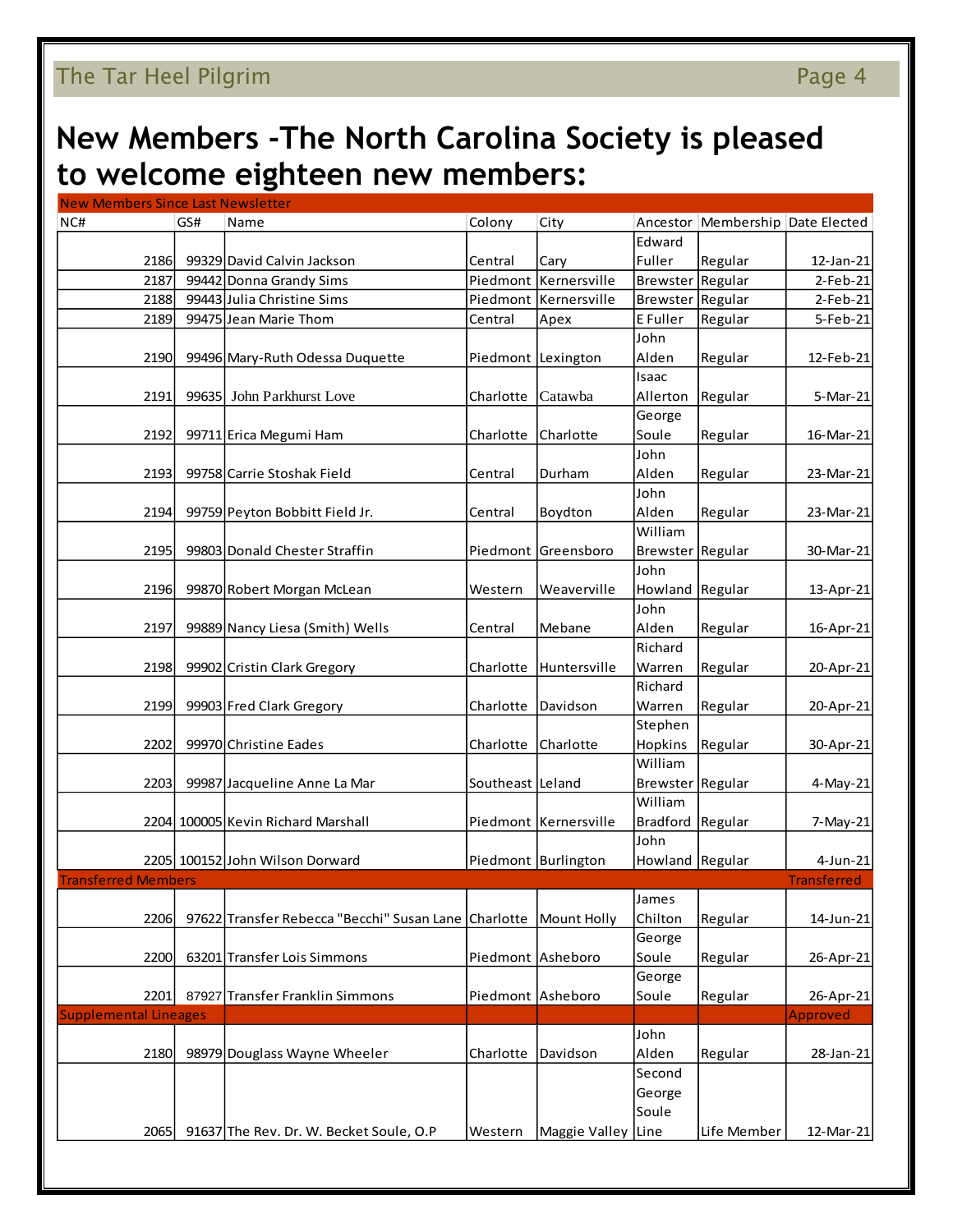### **NEW SMDNC COLONY!**

The Board of Assistants of the SMDNC, at a special meeting on Monday, 16 August 2021, unanimously approved the formation of a new, non-territorial (virtual) colony to be known as the "Speedwell Colony." The first 15 petitions were filed with the Recording Secretary, but all applications received before the first broadcast on 10 September will be classified as "charter members." Becket Soule was appointed acting Colony Governor until elections. An appropriate date for the charter would be 2 August 2021, four hundred and one years after the departure of the original *Speedwell* from Delfshaven in The Netherlands with the Leiden Pilgrims.

Regular meetings are on the Third Thursday of the month; there will also be projects (educational, fundraising, research, giving Silver Books, etc.), trips (both in person and virtual, with enough lead time), lectures, presentations, and workshops. This will appeal not only to our numerous At Large members, as well as members from smaller or inactive colonies; and it may bring in more members who live elsewhere but simply can't participate in SMD functions where they live, as well as those who would prefer this sort of connection. It will have its own enewsletter, the "Leaky Speedwell," and a private Facebook group. There will also be discussions of books (like ones reviewed in the *Mayflower Quarterly*, since the book review editor of the *Quarterly* is also the acting Colony Governor) or the Mayflower Day-by-Day blog (posted on the SMDNC Facebook page).

The Speedwell Chapter can obviously handle social distancing easily, and thus can keep meeting throughout any pandemic, national emergency, traffic jam, company from out of town, etc. The budget is minimal, and the program quality can be superior; the meetings can be recorded.

NAME: "Virtual Colony," while descriptive, is a bit flat. The Florida SMD named colonies after Mayflower Passengers, although one does not have to be descended from that particular ancestor to be a part of that colony. "Speedwell Colony" was proposed and adopted: it is kind of leaky, and smaller, but it is right alongside the other Mayflower colonies. The *Speedwell*'s original (1577) name was *Swiftsure*, which sounds appropriate for a virtual enterprise.

MEETING: The first meeting will be Friday, 10 September at 7:00 PM, and broadcast from the General Board of Assistants in Plymouth, hosted by Becket Soule (acting Deputy Governor General, Canadian SMD) and Martha D'Alessandro (Assistant Governor, North Carolina SMD). We will talk about what that meeting is, and hope to have brief interviews (either recorded or from the hotel). The regular September meeting will be the Third Thursday (16 September) on "Mayflower DNA"; to discuss experience [or lack thereof] with researching Mayflower lines with DNA after a brief [20 minute] presentation. Meetings will be forty-five minutes, with social time before and after. Once a quarter, the meeting will be the more formal webinar.

DUES: \$10 a year, going towards either a Zoom Meeting or a GoToMeeting platform; we can waive it, if necessary. Please send no money now -- we need to set up a bank account first.

OFFICERS: We need a Governor, Treasurer, Secretary, and Techno-Whiz or Zoom Guru.

REGISTRATION: Applicants must be members of SMDNC in order to register and be a member of the colony; *they can also be a member of another NC colony*. One must have an e-mail address (and an internet hookup) to join. Members of other GSMD member societies may be "Associate Members" - contact the acting Colony Governor, Becket Soule (at **wbsoule1620@gmail.com**) for more information. A registration form is included in this issue of the *Tarheel Pilgrim* -- send yours in today!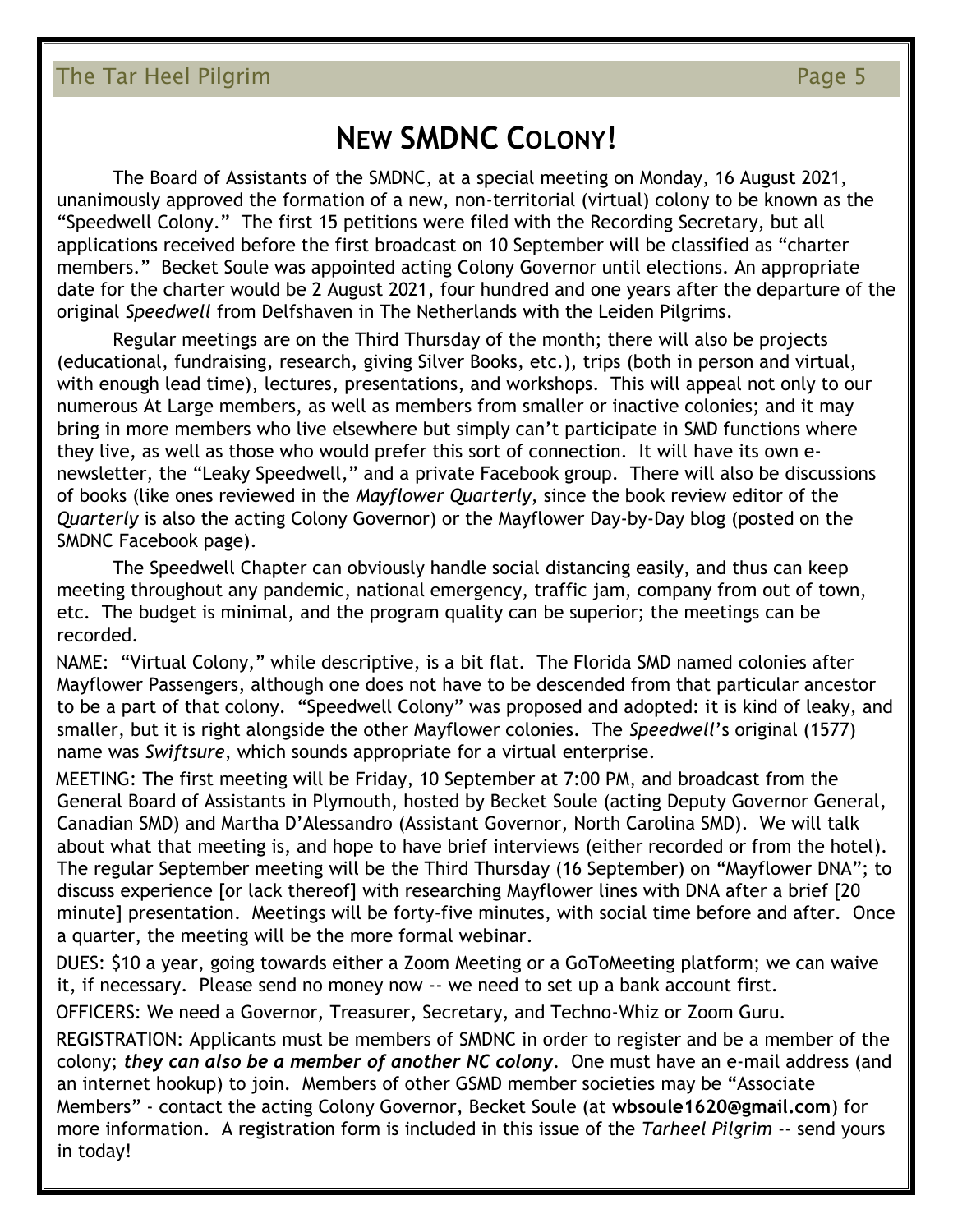### The Tar Heel Pilgrim **Page 6**

|                  | Mayflower 1620 | Speedwell, Dartmouth, England |
|------------------|----------------|-------------------------------|
| Europa 92        |                |                               |
|                  |                |                               |
|                  |                |                               |
| <b>ISLE OF M</b> |                | OFMAN-<br>- 20                |

### SOCIETY OF MAYFLOWER DESCENDANTS IN THE STATE OF NORTH CAROLINA

### SPEEDWELL COLONY

I, the undersigned, a member in good standing of the Society of Mayflower Descendants in the State of North Carolina, apply for **MEMBERSHIP** in "The *Speedwell* Colony of the Society of Mayflower Descendants in the State of North Carolina." Signature:

| Name (printed): |  |
|-----------------|--|
| Address:        |  |

Membership Numbers: GSMD

Date: \_\_\_\_\_\_\_\_\_\_\_\_\_\_\_\_\_\_\_\_\_\_\_\_\_\_\_\_\_\_\_\_

E-mail address:

*A scanned copy can be sent as a .pdf by e-mail to:* **wbsoule1620@gmail.com** *or printed out and sent by regular mail to:*

 $\frac{1}{\sqrt{2}}$  ,  $\frac{1}{\sqrt{2}}$  ,  $\frac{1}{\sqrt{2}}$  ,  $\frac{1}{\sqrt{2}}$  ,  $\frac{1}{\sqrt{2}}$  ,  $\frac{1}{\sqrt{2}}$  ,  $\frac{1}{\sqrt{2}}$  ,  $\frac{1}{\sqrt{2}}$  ,  $\frac{1}{\sqrt{2}}$  ,  $\frac{1}{\sqrt{2}}$  ,  $\frac{1}{\sqrt{2}}$  ,  $\frac{1}{\sqrt{2}}$  ,  $\frac{1}{\sqrt{2}}$  ,  $\frac{1}{\sqrt{2}}$  ,  $\frac{1}{\sqrt{2}}$ 

SMDNC \_\_\_\_\_\_\_\_\_\_\_

**W. Becket Soule PO Box 1359 Maggie Valley, NC 28751**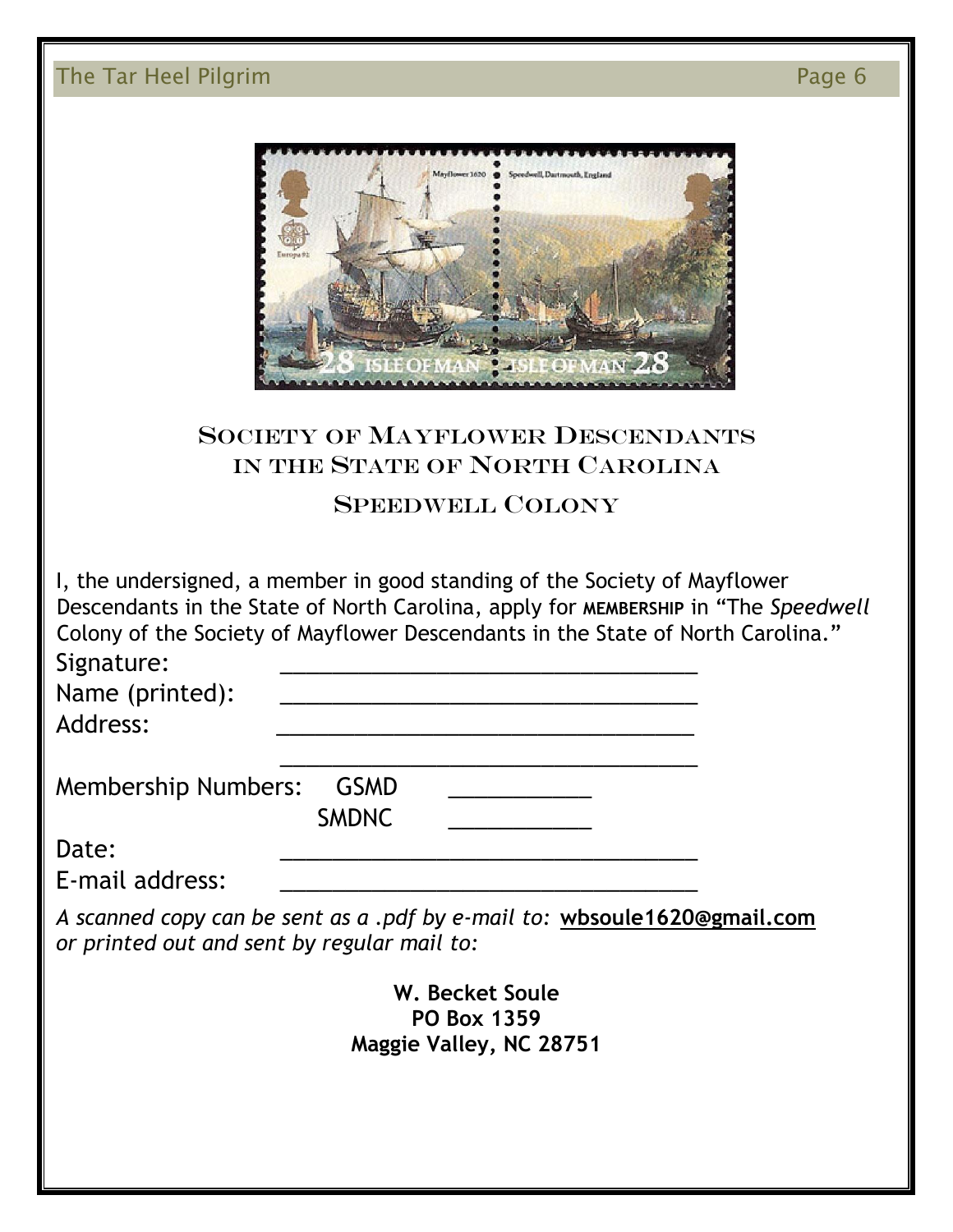## **North Carolina Society Merchandise**

### **Medallion**

The North Carolina Society has minted a commemorative 400<sup>th</sup> Anniversary .999 Pure Silver Medallion commemorating the 1620 Pilgrims Landing at Plymouth Rock. 1 Troy Ounce - Proof Quality



Medallion Order Form:

Medallion in Presentation Case- \$85.00 each  $X$ Encapsulated Medallion - \$75.00 each Sterling Silver Bezel (to create a necklace) - \$25.00 each Shipping: \$5.00 per Medallion Sub Total: \$\_\_\_\_\_\_\_\_\_\_\_\_ Credit Card Surcharge (3.5% of Subtotal)  $\begin{array}{c} \text{5} \rightarrow \text{6} \end{array}$ Grand Total



Make Checks Payable to SMDNC. All proceeds will benefit the SMDNC Annual Scholarship program

**Mail to: Michael C. Keleher 42 West Road, Leicester, NC 28748**

| Name:         |                                                                                                                                                                                                                                |  |
|---------------|--------------------------------------------------------------------------------------------------------------------------------------------------------------------------------------------------------------------------------|--|
| Full Address: | <u> 1989 - Johann John Stone, markin amerikan berkenal (h. 1989).</u>                                                                                                                                                          |  |
| Phone Number: |                                                                                                                                                                                                                                |  |
|               |                                                                                                                                                                                                                                |  |
|               | Credit Card info: the contract of the contract of the contract of the contract of the contract of the contract of the contract of the contract of the contract of the contract of the contract of the contract of the contract |  |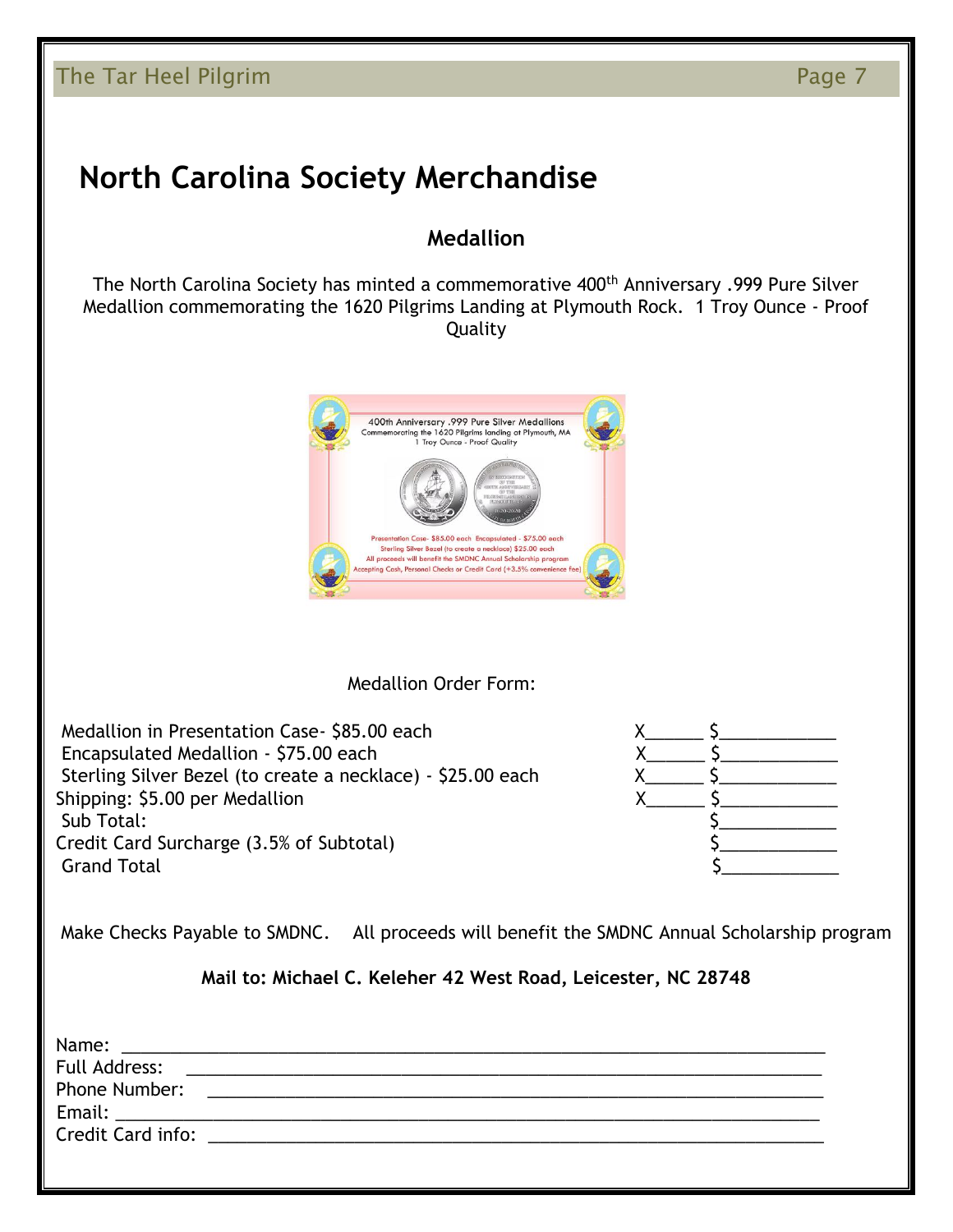### The Tar Heel Pilgrim **Page 8** and the Tar Heel Pilgrim Page 8

### **Pin**

Our new North Carolina society lapel pin is available. Cost is \$15. Attaches by clutch back. pins. All sales proceeds from our Pins and Medallions go to the SMDNC Martha Ellen Ward Educational Scholarship Program for Graduate Students enrolled in a College or University within the State of North Carolina



Mail to: Martha D'Alessandro 8212 Lloyd Allyns Way Raleigh, NC 27615-4898 mdgemjunky@gmail.com 919-349-9981

All sales proceeds from our Pins and Medallions go to the SMDNC Martha Ellen Ward Educational Scholarship Program for Graduate Students enrolled in a College or University within the State of North Carolina.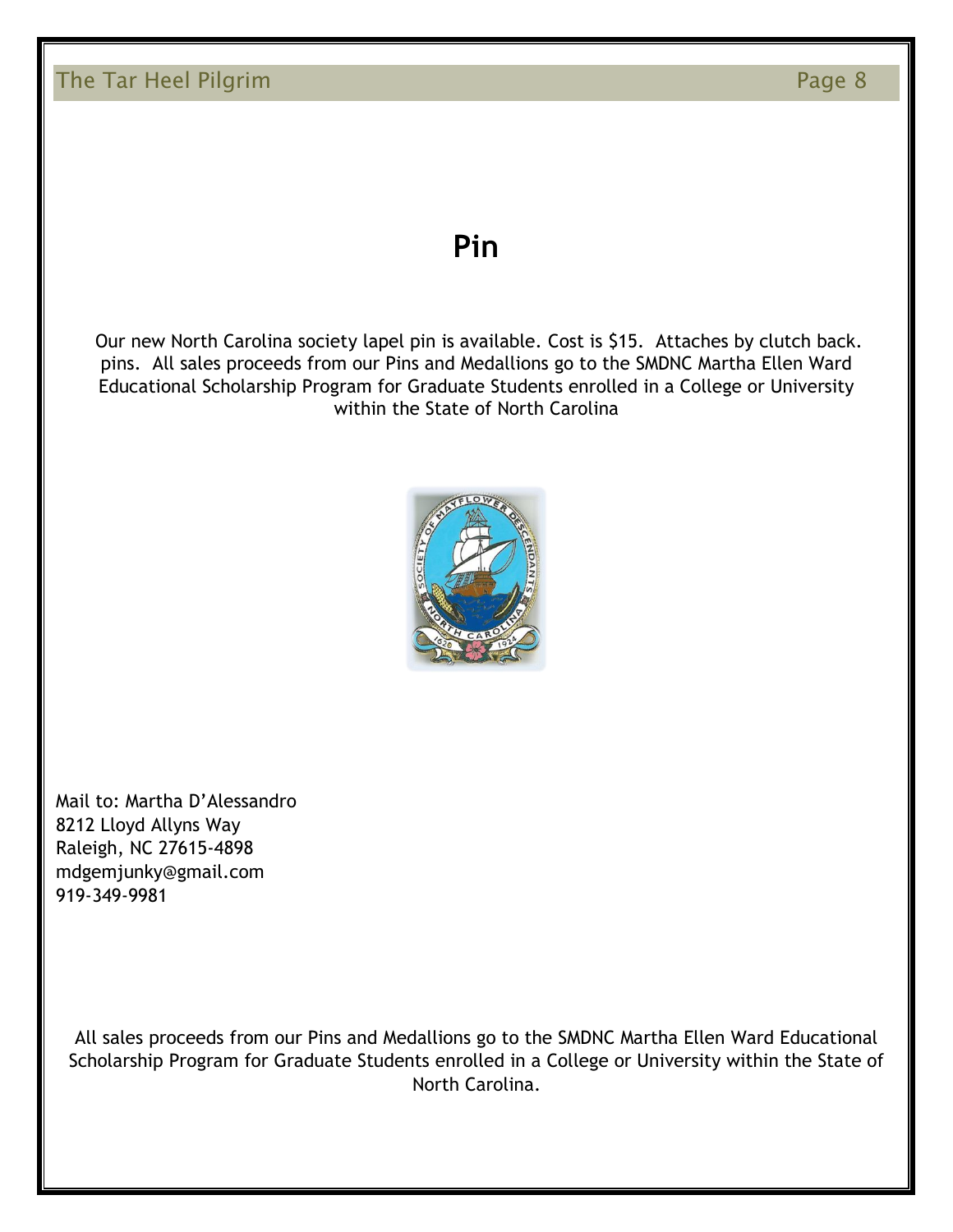## **Colony News**

## **Charlotte Colony**

The Charlotte Colony of the Society of Mayflower Descendants in the state of North Carolina donate new books on the genealogy of the Mayflower passengers as they are published called *Mayflower Families Through Five Generations* also referred to as the Mayflower silver books because the book covers are silver. Complete sets are available at the Mecklenburg, Gaston and Rowan County libraries. You can review the collection titles from their library websites. This series of books documents the genealogy of each Mayflower pilgrim who had descendants down to the 6th generation birth in most cases. These books are vital in documenting a Mayflower lineage and proving a Mayflower ancestry.

## **Piedmont Colony**

The Piedmont Colony will host a meeting on December 4 at the High Point Country Club at 800 Country Club Drive. The meeting will begin at 11:30 and lunch will be served at 12:00. We will have a speaker following lunch. Please mark your calendar now and contact Sallie Bardelas closer to the event date and no later than November 29th. if you are able to attend. Our club is always decorated beautifully during the holiday season and our lunch is always great. After reservations are made, I will contact you with the menu and wit speaker information and also, if any changes have occurred. I look forward to visiting with all of you,

## **Western Colony**

The Western Colony has not met since the Covid restrictions occurred. However, we are planning an in-person meeting at 3 pm on Sunday, October 24th at our former meeting place (in the Galax Dining Room at Deerfield Retirement Center, Hendersonville Road, Asheville, NC).

The focus for this meeting will be getting re-acquainted and celebrating the 400th anniversary of the Pilgrims First Thanksgiving in the harvest season of 1621. If each member would like to participate by adding to the commentary about this First Thanksgiving all information will be welcomed. We also hope to plan for our future meetings. All suggestions will be appreciated.

Judy Hughes, Governor, would appreciate each member sending her updated contact information via email at: judyhughes36@gmail or by calling her at (828) 524 7740.

I look forward to seeing each one. Masks must be worn over your mouth and nose throughout the meeting (except when eating or drinking).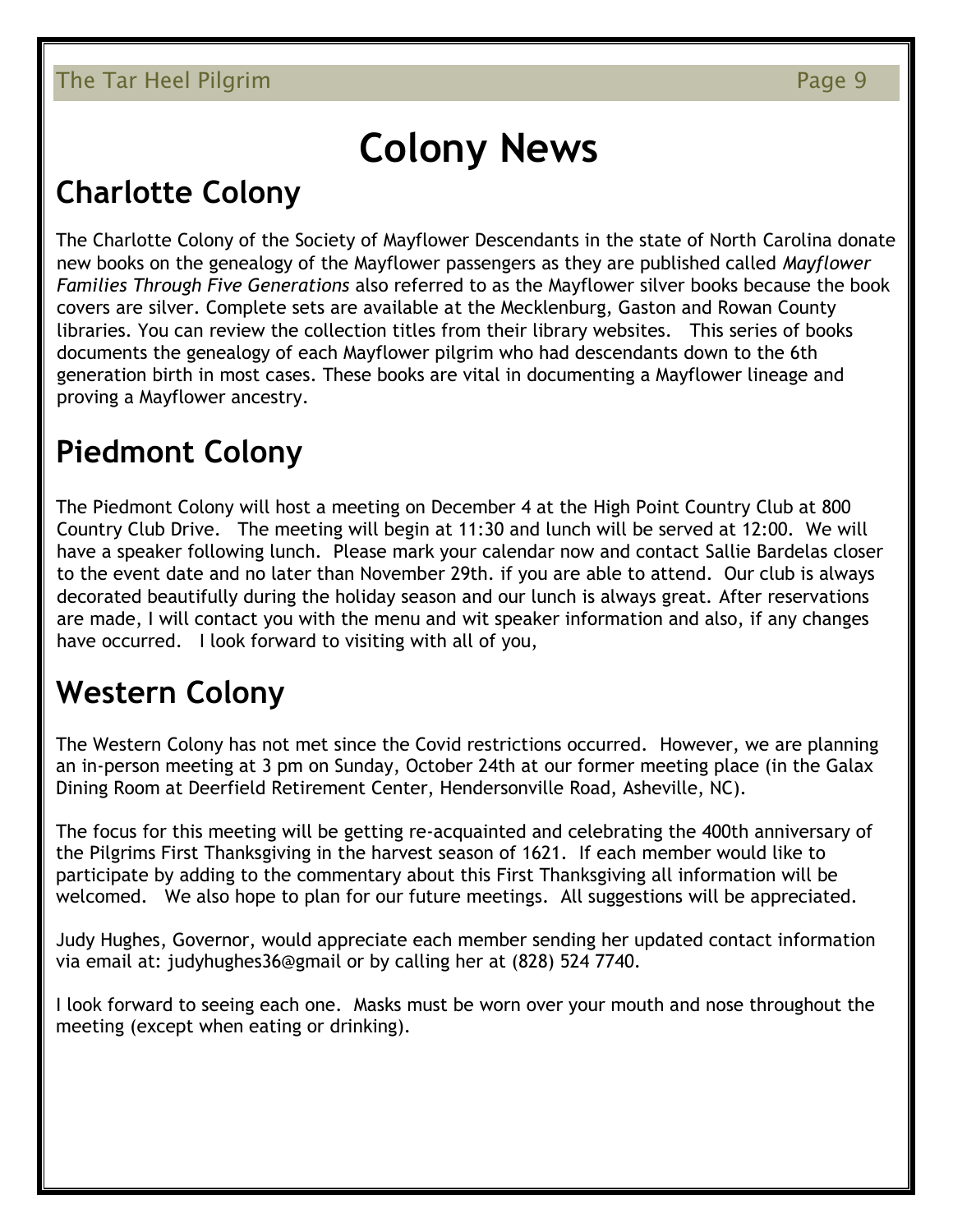## **"Outfits of the Pilgrims"**

### By William Munsil – 50-year member of the Arizona society

As we approach another Thanksgiving perhaps it's time to attempt to dispel some myths and rumors about the Pilgrims of New Plymouth.

As a proven descendant of five signers of the Mayflower Compact, one of whom fell overboard at sea and was rescued, I am extremely tired of seeing the black-and-white-clad figures purported to be "Puritans" or "Pilgrims." Perhaps the Puritans of the Massachusetts Bay Colony dressed that way but the Pilgrims of New Plymouth Colony (separate colonies for close to 50 years) did not.

Here is a partial list of the clothing the Pilgrims brought with them to the New World:

William Mullins took 126 pairs of shoes and 13 pairs of boots. Clothes of all sorts had to go: oiled leather and canvas suits, stuff gowns and leather and stuff breeches, shirts, jerkins, doublets, neckcloths, hats and caps, hose, stockings, belts, piece goods, and what was nicely called "haberdasherie." The predominating colors were russet or deep green but many of the women had saffron or dark-blue dresses, fairly low-necked with wide white collars and split or deeply cuffed sleeves and William Brewster had a violet coat, a red cap, a quilted cap, a lace cap and a pair of green drawers among his belongings. Myles Standish wore a rust-brown doublet with shoulder caps, braid stripes down the sleeves and buttoned tie fastenings with white cuffs ("Cromwell's Russet-coated captain") and all the men wore knee-britches with knitted stockings and buckled shoes. The older women had caps tied under their chins but the girls (including my ancestor, Mary Chilton - age 16) pinned their caps to their hair. The children with almost three centuries to go before clothes would be specially designed for them dressed like tiny copies of their elders.

Now, when was the first Thanksgiving? No one knows for sure but it was definitely not the fourth Thursday in November! It was held sometime between the first of October and the first week of November.

The celebration was over some time prior to November 10th 1621 because it was on that date that the first ship - the "Fortune" -to return to Plymouth Colony landed. (Abraham Lincoln set the date as the last Thursday in November in 1863 - over 240 years later!) Again, quoting from the book "The MAYFLOWER" by Kate Caffrey (who in turn was quoting):

The harvest being gotten in, our Governor sent four men on fowling, that so we might after a more special manner rejoice together, after we had gathered the fruit of our labors. They four in one day killed as much fowl as, with a little help besides, served the Company almost a week. At which time, amongst other recreations, we exercised our arms, many of the Indians coming amongst us, and amongst the rest their greatest king, Massasoit, with some ninety men, whom for three days we entertained and feasted. And they went out and killed four deer which they brought to the plantation and bestowed on our Governor and upon the Captain and others.

Caffrey goes on to write: "In addition to the military review the Pilgrims played games of chance and skill and the Indians danced for them. They all enjoyed roast duck and goose, eels, clams and other shellfish, leeks, watercress 'and other salad herbs,' wild plums, dried berries, white bread and corn bread, white and red wine. They certainly ate roast turkey, but not, that first time, cranberry sauce."

As could be expected after more than three centuries many other long cherished "truths" could be exposed as sheer fabrications. To name one, Priscilla did not say "Speak for yourself, John." That story was made up by a poet, a descendant of the two.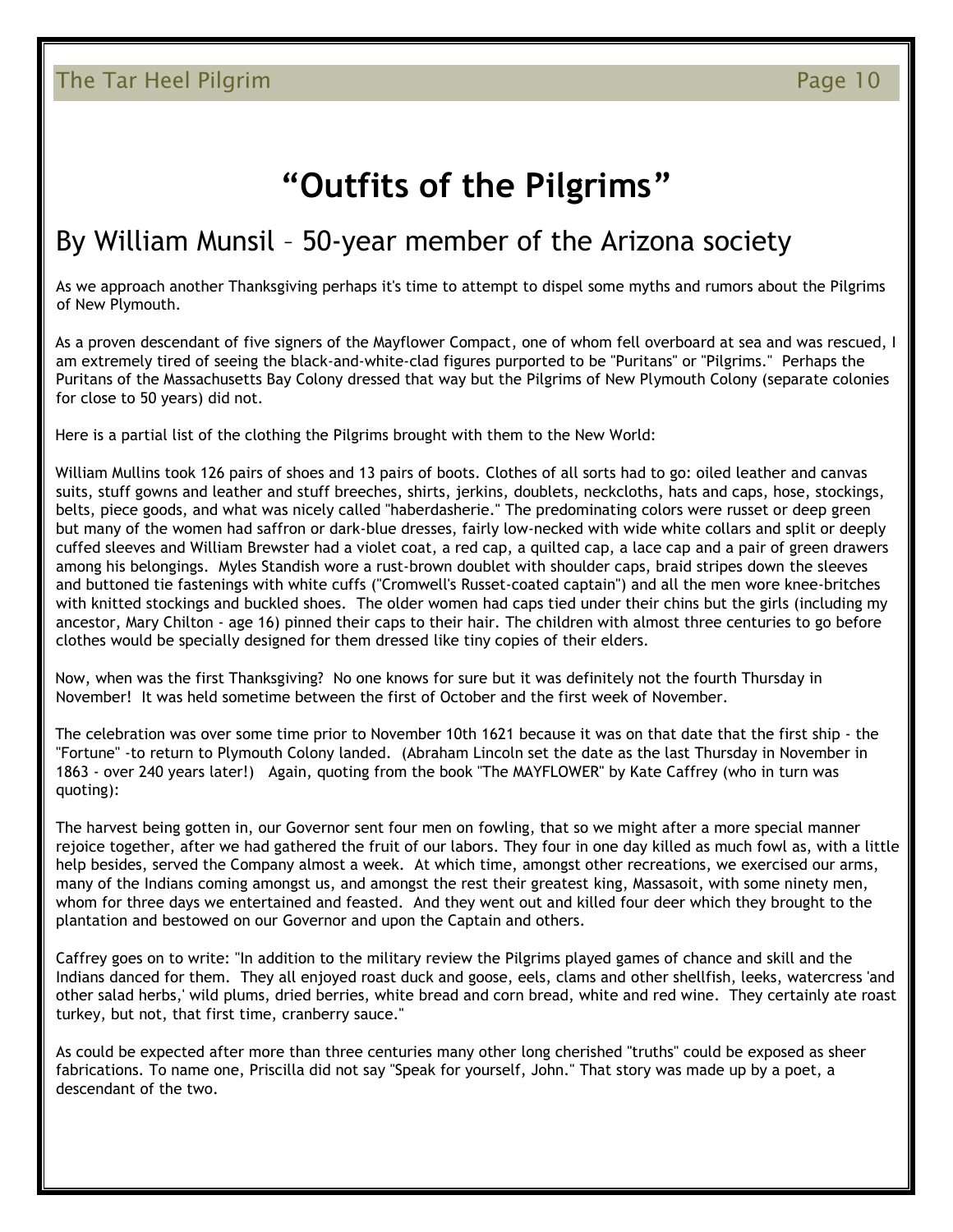### The Tar Heel Pilgrim **Page 11** and the *Page 11* and the *Page 11*

### **Contact Information for North Carolina Society Board of Assistants/Colony Governors**

**Jill Chapman, Governor** 2026 Williamson Creek Pisgah Forest, NC 28768-9588 mayflowerwnc@gmail.com 828-883-2075

**Cheryl Vislay, Deputy Governor**  cvislay@earthlink.net 704-545-7674

**Bishop Graham Rights, Elder** 553 Steeple View Court Winston Salem, NC 27101-5850

ghrights@earthlink.net  **Keith Karlsson, Recording Secy**

 1605 Bridgeport Drive Raleigh, NC 27615 keithkarlsson@yahoo.com 919-539-7616

**W. Becket Soule, Corresponding Secy**

St. Margaret of Scotland Catholic Church P.O. Box 1359 Maggie Valley, NC 28751 wbsoule1620@gmail.com 828-929-0343

> **Nancy Saul, Treasurer** 2401 Thurrock Drive Apex, NC 27539-8719 nqsaul@aol.com, 919-629-7281

**Northeast Colony: Open**

#### **Southeast Colony:**

**Paul Tompkins** 5609 Goose Creek Lane Fayetteville, NC 28304-4819 p.tompkins10@gmail.com

#### **Piedmont Colony:**

**Sallie Bardelas** 400 Edgedale Drive High Point, NC 27262-2908 sybardelas@me.com

**Cheryl Vislay, Historian** cvislay@earthlink.net 704-545-7674

**Karina Stephenson, Co-Historian** karinastephenson@yahoo.com

**W. Becket Soule, Rev. Dr., Co-Historian** wbsoule1620@gmail.com

**Lynn Pritchard, Co-Historian**

**Ashley Lloyd, Surgeon** 1330 Saint Mary's Street Raleigh, NC 27605-3334 ashley\_lloyd@hotmail.com

**Laurel Siviglia, Captain** 912 cedar Grove Road Pittsboro, NC 27312 laurel@siviglias.com 919-929-0644

**Jill Chapman, DGG** 2026 Williamson Creek Pisgah Forest, NC 28768-9588 mayflowerwnc@gmail.com 828-883-2075

**Martha D'Alessandro, AG** 8212 Lloyd Allyns Way Raleigh, NC 27615-4898 mdgemjunky@gmail.com 919-349-9981

#### **Western Colony:**

**Judy Hughes** 295 Young Cove Rd. Franklin, NC 28734 judyhughes36@gmail.com 828-524-7740

**Central Colony:**

**Martha D'Alessandro** 8212 Lloyd Allyns Way Raleigh, NC 27615-4898 mdgemjunky@gmail.com 919-349-9981

#### **Charlotte Colony:**

**Courtney Layne** 5407 Stallworth Drive Charlotte, NC 28226-4002 courtneylayne@hotmail.com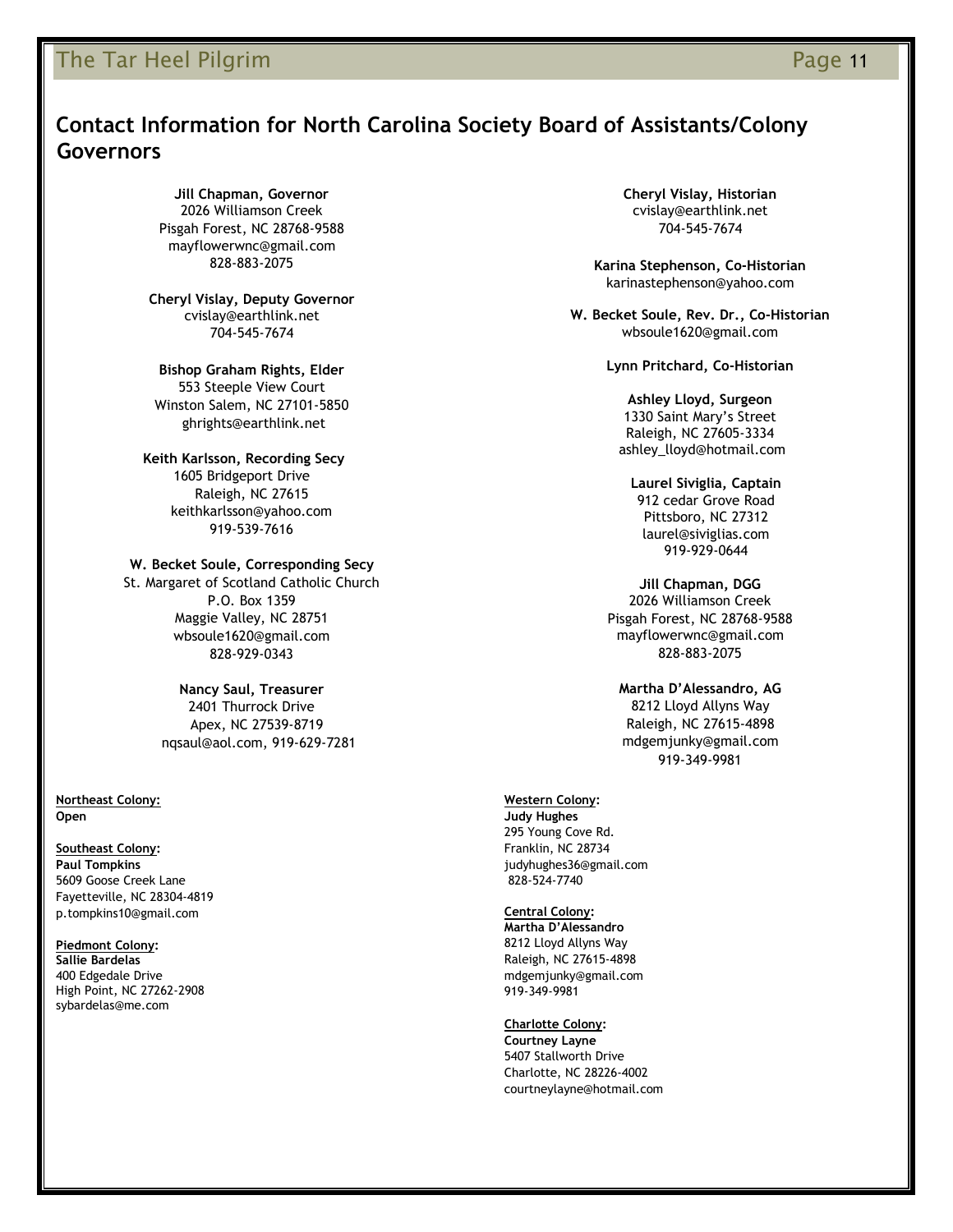

The Charlotte Colony of the Society of Mayflower Descendants in the State of North Carolina wishes to invite you to attend the 97<sup>th</sup> Annual Meeting to be held on Friday and Saturday, November 5 & 6, 2021. The location is the DoubleTree Suites by Hilton SouthPark Charlotte at 6300 Morrison Blvd. Charlotte, NC 2821.

Jane Hurt, the GSMD Governor General, will be our guest for the weekend. Plan to come and meet her!

Please use the accompanying form to register and reserve meals. The registration fee is \$30 for members. There is no registration fee for guests. Registration deadline is Friday, October 1, 2021.

The Board of Assistance will meet at 4:00 pm on Friday, November 5. At 7:00 pm, Friday evening there will be a Lasagna Dinner for the price of \$30 per person. Our Corresponding Secretary, The Revd. Dr. W Becket Soule, O.P. who is very knowledgeable about all things Mayflower will give a talk on "After the *Mayflower*". He will tell about the three ships who arrived after the *Mayflower*, the *Fortune*, the *Little James* and the *Anne*.

The Annual Meeting will begin at 10:00 am, November 6, Saturday morning covering the important business of our State Society. At noon, our luncheon will be a traditional Thanksgiving meal offered for \$35 per person. Governor General Jane Hurt will be our honored speaker for the luncheon.

For out-of-town visitors, hotel reservations can be made by following the link on the bottom of the Registration Form. Please be aware that DoubleTree is offering you our special rates for two nights. If you plan just a one-night visit (rates will be \$119 each night), please adjust your departure date on the link or use the phone number to call. A Hospitality Suite will be available for snacks and breakfast items. Times will be announced at a later date.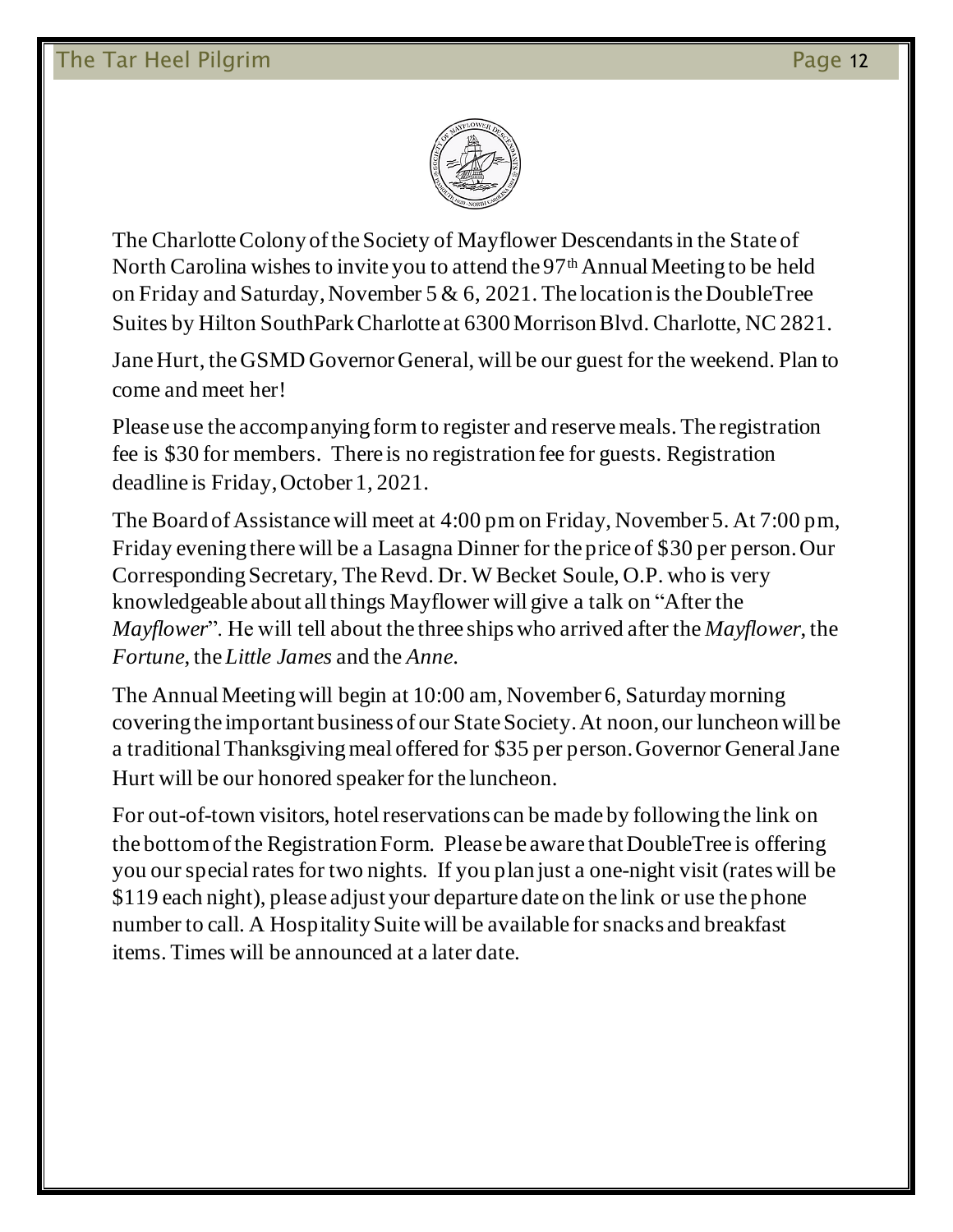

### Society of

### Mayflower Descendants in the State of North Carolina

### 97<sup>th</sup> Annual Meeting – November 5 & 6, 2021

### To be held at the DoubleTree Suites by Hilton SouthPark Charlotte

6300 Morrison Blvd. Charlotte, NC 28211

### Registration and Meal Reservations

| Member Name                                                                                                    |       |              |
|----------------------------------------------------------------------------------------------------------------|-------|--------------|
| Ancestor Name(s) 2008 and 2008 and 2008 and 2008 and 2008 and 2008 and 2008 and 2008 and 2008 and 2008 and 200 |       |              |
| Guest Name                                                                                                     |       |              |
|                                                                                                                |       |              |
|                                                                                                                |       |              |
|                                                                                                                | \$30  | \$30         |
| Friday night Lasagna Dinner(s) with salad and dessert_                                                         | \$30  | $\mathbb{S}$ |
| Saturday luncheon of Turkey Dinner(s) with dessert _                                                           | \$35  | $\mathbb{S}$ |
|                                                                                                                | Total | $\mathbb{S}$ |

Please mail registration and reservation checks to: Courtney Layne

1610 Windsor Run Lane, Apt. T03, Matthews, NC 28105

Please make checks payable to Charlotte Colony SMDNC

### **Reservations Deadline: October 1, 2021**

Please contact Courtney Layne, courtneylayne@hotmail.com or 704-443-6987, with dietary restrictions.

To make hotel reservations at \$119 plus tax (reservation cut off 10/15/21), please follow the link below or call 704-364-2400.

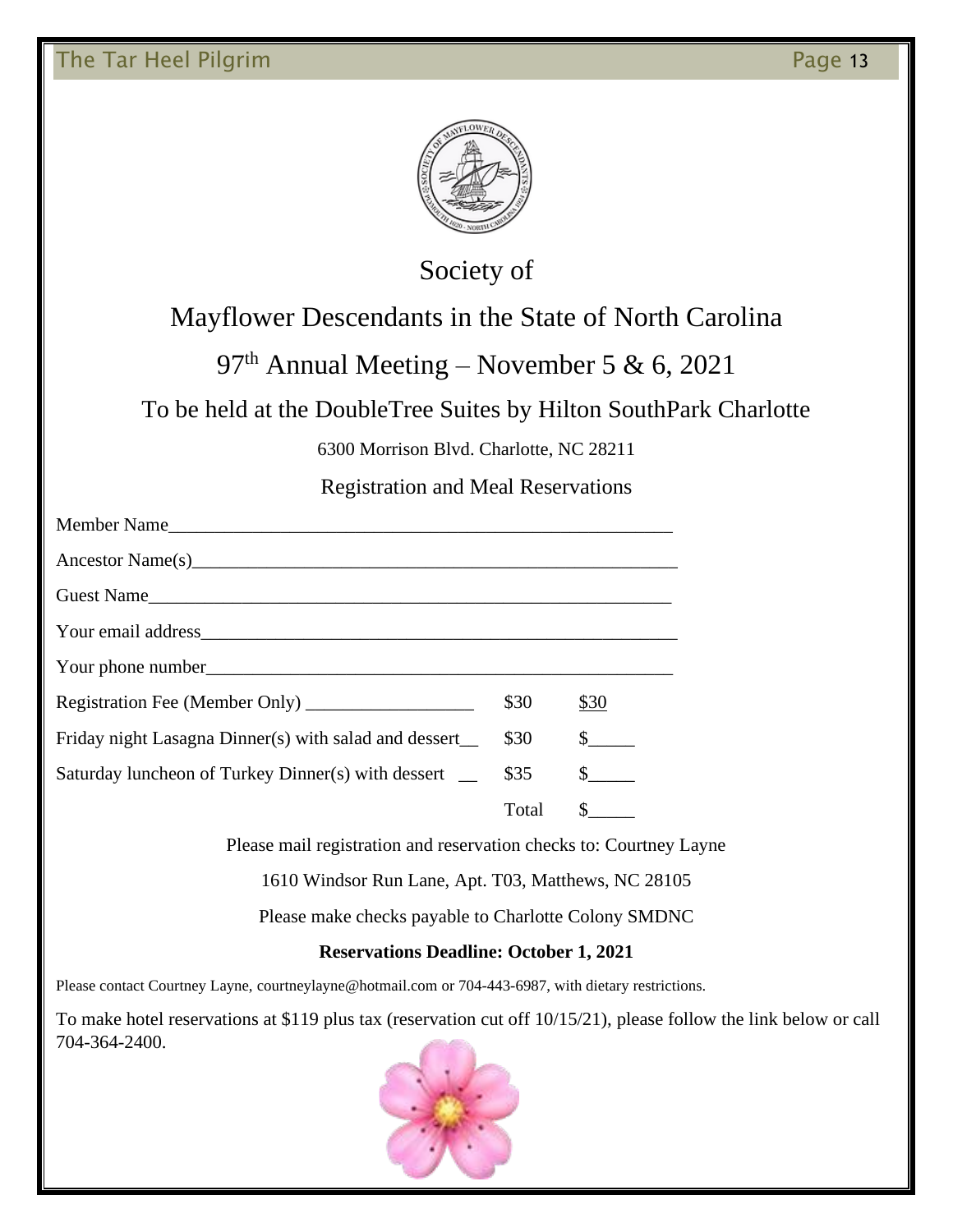## **Junior Membership**

The Junior applicant must be a blood or adopted relative of the sponsor with the same Mayflower lineage.

Children can become Junior Members of the SMDNC from age birth – 18 years by having a parent, grandparent, aunt or uncle who is an Active member of the SMDNC (Society of Mayflower Descendants in the State of North Carolina) in good standing.

#### **The Benefits of Junior Membership**

All newly enrolled Juniors receive a certificate of Junior Membership, a pin and a bio of their Pilgrim Ancestor. When a Junior Member is 18-years old, we send them information about how to join as Full Members. Upon turning 18 years of age the Junior will remain on Junior roll until turning 25 years of age.

#### **TO APPLY FOR A JUNIOR MEMBERSHIP:**

Junior Membership does not require "proof" that the Junior is a descendant. Once the child becomes 18 years of age, he/she will need to fill out a Membership application, pay the application fees current at the time of processing and submit all primary source documentation to prove the Mayflower lineage from his/her self to the last well proven generation.

#### **COSTS:**

As of August 1, 2021, the Junior Membership Fee is \$35.00 per child. This is a one-time registration fee which includes the cost of the pin and certificate. Junior Members pay no annual dues and are not considered full members of the Society for voting purposes at any Membership Meeting.

#### **HOW TO SPONSOR A JUNIOR TO "JUNIOR MEMBERSHIP":**

Sponsors, simply download the Junior Membership application. Please fill out the form completely, sign and date it. All Sponsors must be a current member in good standing of the North Carolina Mayflower Society and General Society of Mayflower Descendants. Your GSMD number and North Carolina State Number must be on the Junior Application form. You, as the "Sponsor", must have direct blood-lineage or adoption with the Junior(s) you sponsor. Typically, we expect a parent or grandparent to sponsor the child. All information must be completely filled out, signed, and dated before sending the application to the Junior Membership Chair.

Once the Junior Application is approved, the sponsor will be notified and asked to send payment to the State Treasurer. Once this step is complete and the Junior Membership Chair is notified that payment has been received, the Junior Membership Chair will send the Welcome Packet to the sponsored Junior. The Welcome packet will include a Welcome Letter, a JUNIOR CERTIFICATE with their name, Ancestor Bio and North Carolina Mayflower pin.

Junior Membership is valid from age birth – 18 years. Upon turning 18 years of age the Junior will remain on Junior roll until turning 25 years of age. It is our hope that the Junior will apply as an adult to become a full member (please note that adopted juniors who do not have a direct blood connection to the Mayflower ancestor will not be able to become full members at age 18 due to the lineage qualifications) by providing the same rigorous documentation adults are required to provide for application to The Society of Mayflower Descendants in the State of North Carolina and General Society of Mayflower Descendants in Plymouth, MA.

Please remember, Junior Membership is not Full Membership in The General Society of Mayflower Descendants in the State of North Carolina, nor a prerequisite for Full Membership.

For additional information, or to download the Junior Membership application, go to the North Carolina Mayflower Society website at: https://www.mayflowernc.org/membership

or contact:

Cheryl Vislay SMDNC, Historian; Junior Membership Chair cvislay@earthlink.net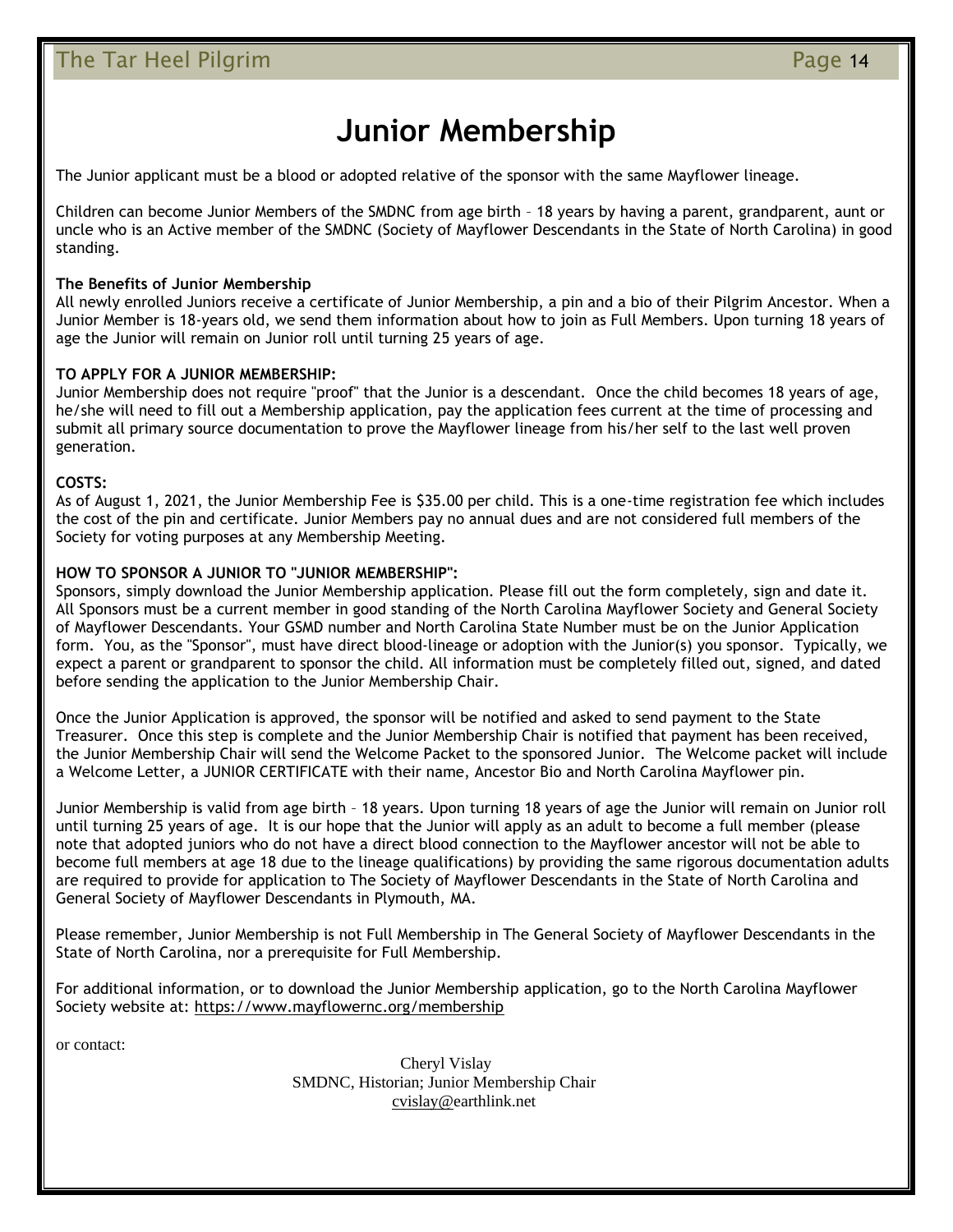## **Privacy Policy**

#### **Collection of your Personal Information**

The Society of Mayflower Descendants in the State of North Carolina ("SMDNC") encourages you to review our privacy policies so that you can understand how this Society collects, uses and shares your information.

#### **Use of your Personal Information**

It is the policy of the Society of Mayflower Descendants in the State of North Carolina to protect the personal information it collects about living persons. It does so in the following manner:

The Society of Mayflower Descendants in the State of North Carolina collects two kinds of personal information about applicants and members: 1) contact information and 2) genealogical information.

1. Contact information is: name, address, member numbers, telephone number (if it has been provided by the applicant), e-mail address (if provided by the applicant), date of membership, category of membership (annual, or other), occupation (if provided by the applicant), and name of the Pilgrim ancestor.

2. Genealogical information is: Information concerning birth, death, marriages and divorces, adoptions, etc. At the beginning of the application process, the State Historian(s) provides applicants with a partially completed application based on what the SMDNC and the General Society of Mayflower Descendants (GSMD) knows about the proposed lineage. That document may include contact or public domain genealogical information or both. The files of applicants who fail to complete their applications in a timely manner are considered to have been abandoned. Those files are shredded after 3 years elapses without completing the application. In order to join the General Society of Mayflower Descendants (GSMD) and one of its member societies as a full member, it is mandatory the applicant provide acceptable genealogical proof s/he is a direct descendant of one of the 102 passengers who made the crossing aboard the Mayflower. Other categories of membership do not have this requirement. All categories of membership must provide contact information in order for the member to realize the benefits of joining GSMD or the member society. Where an applicant completes the application, and submits it to the Historian together with its supporting documents, that file becomes and remains the property of the SMDNC. The SMDNC Historian preserves a copy and sends another copy of the application and documents to the GSMD by USPS. That copy of the file becomes property of the GSMD and is subject to its privacy policy. The GSMD privacy policy is at https://www.themayflowersociety.org/privacy-policy. If the GSMD rejects the application, the SMDNC Historian destroys the SMDNC copy of that file. If the GSMD approves the application, it returns a copy of the approved application to the SMDNC Historian. The SMDNC Historian retains a copy of the approved application and sends a copy to the applicant only. No additional copy will be distributed unless the applicant requests such an action. At that time, the Historian destroys everything in the applicant's file which was not included in the transmission to the GSMD, leaving the SMDNC with a member file consisting of the approved application and the supporting material.

Using the information contained in the approved application, the SMDNC Historian provides contact information to relevant members of the SMDNC Board of Assistants so that the new member may be placed on various lists (e-mail and dues, for example) and included in the directory of members which is copyrighted and published to the membership only at regular intervals. It bears the following distribution notice: "This Directory of Officers and Members is intended solely for the use of the Mayflower Society …it may not be reproduced…" The same procedure is followed with respect to Supplemental Applications. The Historian updates the contact information from time to time and reports changes to the relevant members of the SMDNC Board of Assistants and to the GSMD.

 The SMDNC does not sell, or rent the information in the membership directory (or any other information in the member's file). In the case of financial transactions (payment of dues, fees etc.), the SMDNC does not collect bank account numbers or credit card data. SMDNC does not collect personal information from its web site.

#### **Changes to this Policy:**

 The North Carolina Society of Mayflower Descendants will occasionally update this Privacy Policy to reflect SMDNC Board of Assistants or SMDNC member feedback. The Society of Mayflower Descendants in the State of North Carolina encourages members to periodically review this Policy to be informed of how SMDNC is protecting member information and following US personal privacy regulations.